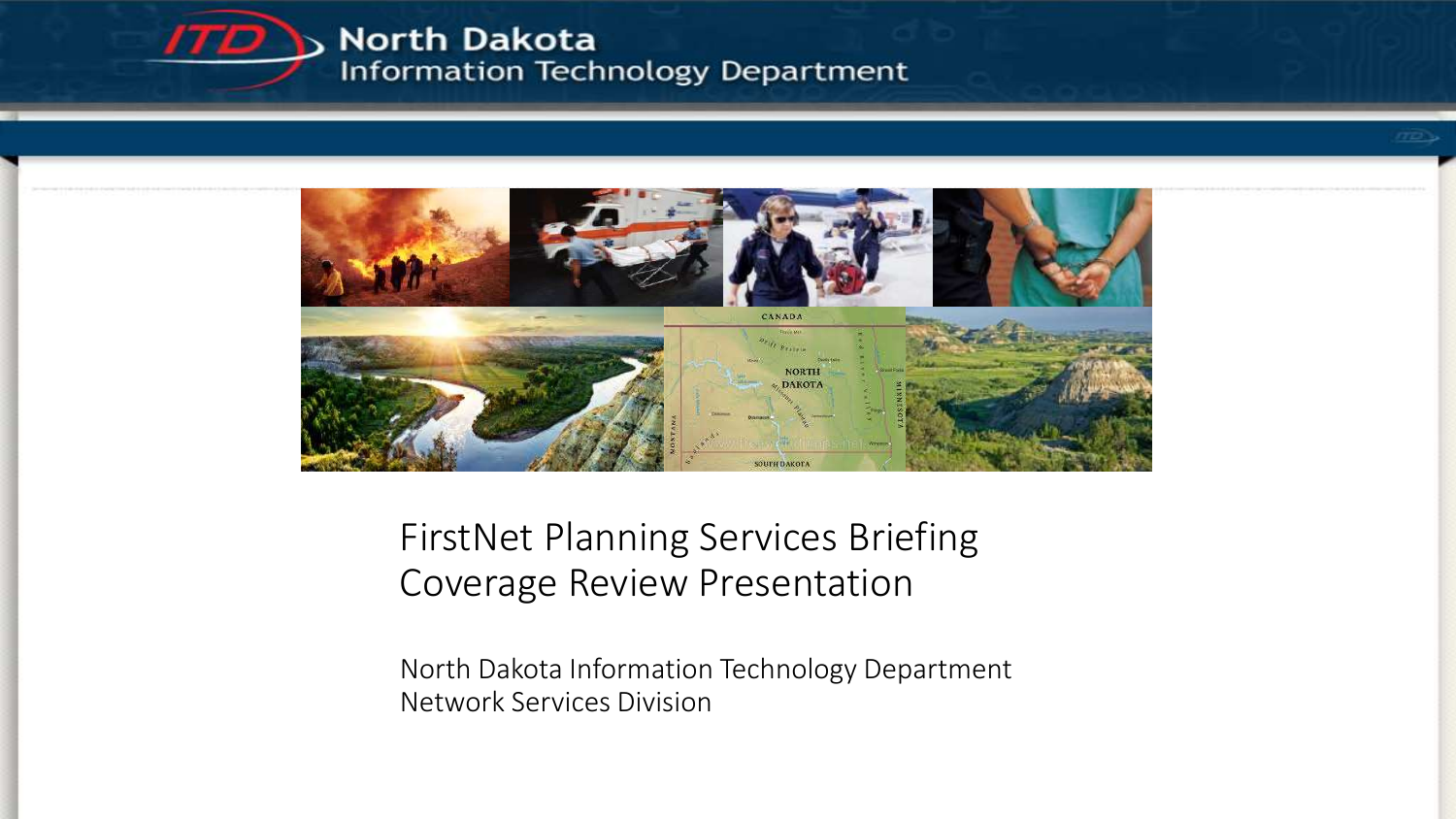

#### Agenda

- Introduction and purpose
- Discuss your public safety requirements and needs how do you leverage wireless data? and how do we make the solution more effective for your operations?
- Interactive session: define coverage needs and identify assets
- Broadband Case Study
- Q&A on the Program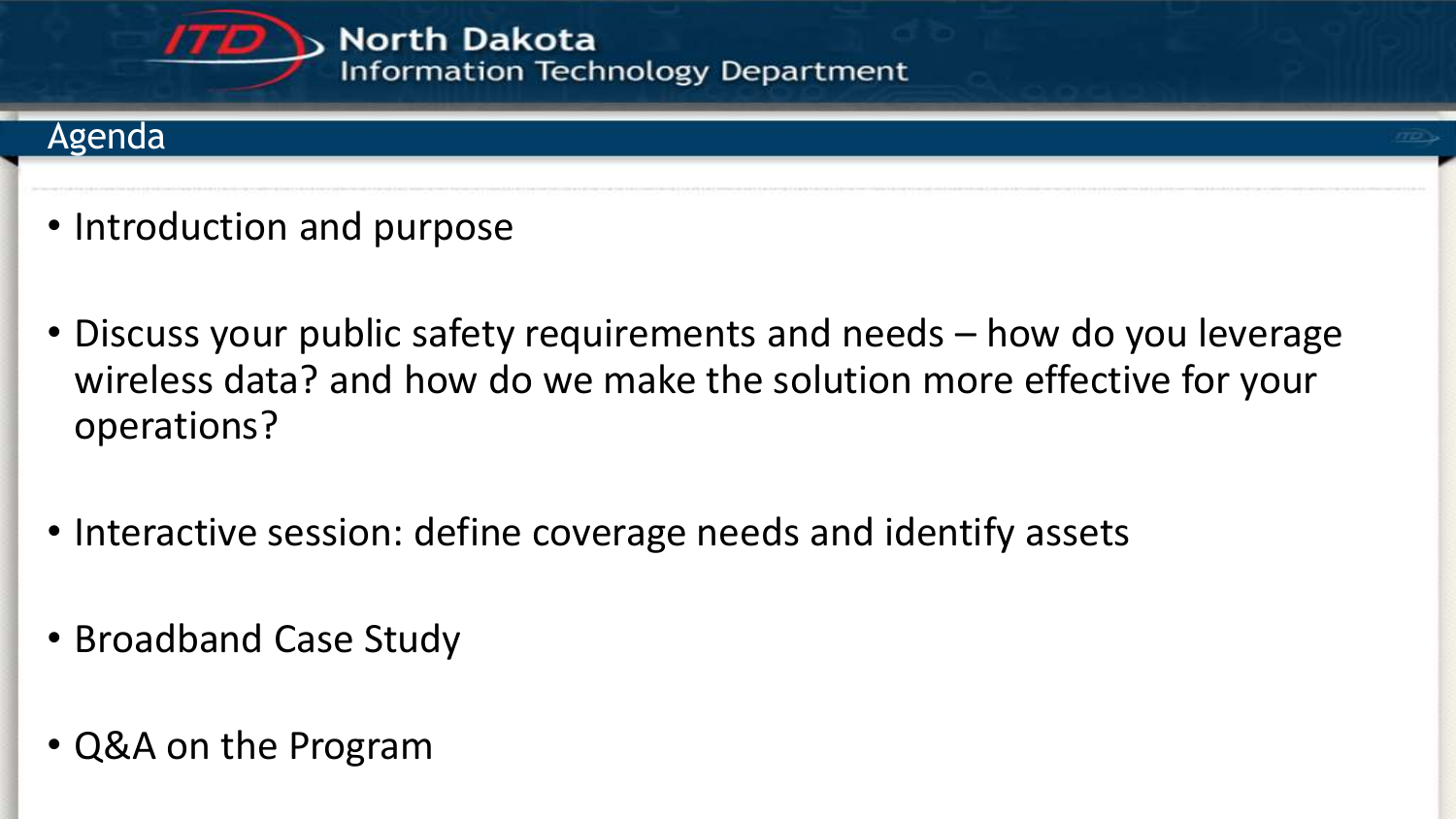### **Introduction**

#### The Middle Class Tax Relief and Job Creation Act of 2012

- FirstNet
	- 20 MHz of spectrum for public safety broadband
	- Up to \$7 Billion dollars
	- Tasked to create the Nationwide Public Safety Broadband Network (NPSBN)
	- Public private partnership
	- Built to public safety requirements
	- Public safety priority over "secondary" users



- State and Local Implementation Grant Program (SLIGP)
	- Captures each state's requirements

North Dakota FirstNet Services Project

- State awards a contract to Televate to manage the program (October 2013)
- Project Scope:
	- Governance
	- Education and Outreach
	- Statewide Requirements Working Groups
	- Local Requirements Coverage Assessments
	- Surveys: User Population & Utilization Requirements
	- Strategic plan development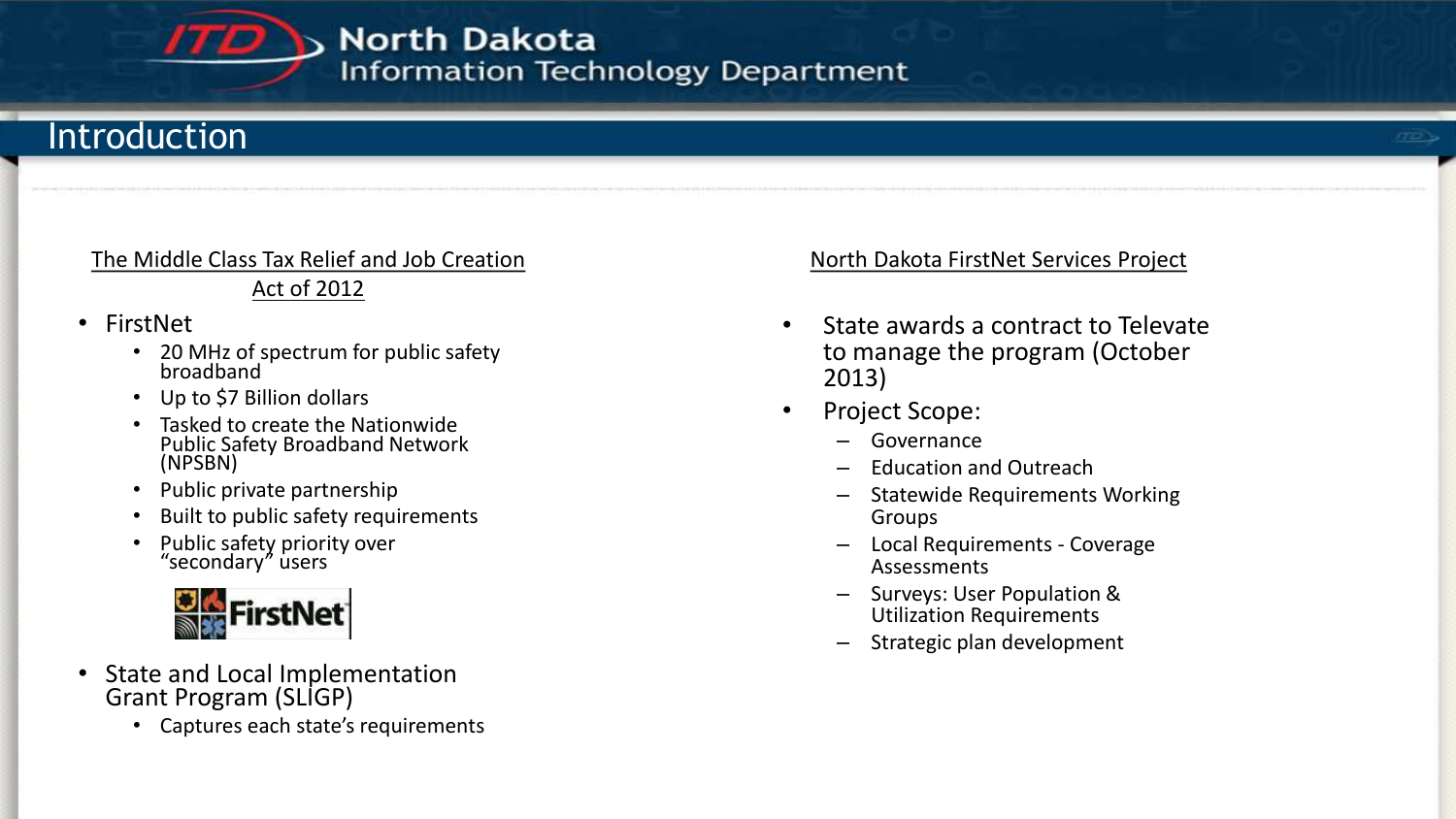

### Program Goals

- FirstNet Goal: NPSBN service will be priced competitively with commercial carriers
- **Short term:** Define minimum requirements for you to adopt FirstNet service for your mobile data requirements
	- Network will be improved and built out as it matures
- At launch, NPSBN service will not replace your LMR radio
	- In the future, NPSBN service *may* be capable of replacing your radio
		- Lifecycle of incumbent systems, a major consideration
		- Presently, not a priority for MN FirstNet planning
		- Requires changes to the standards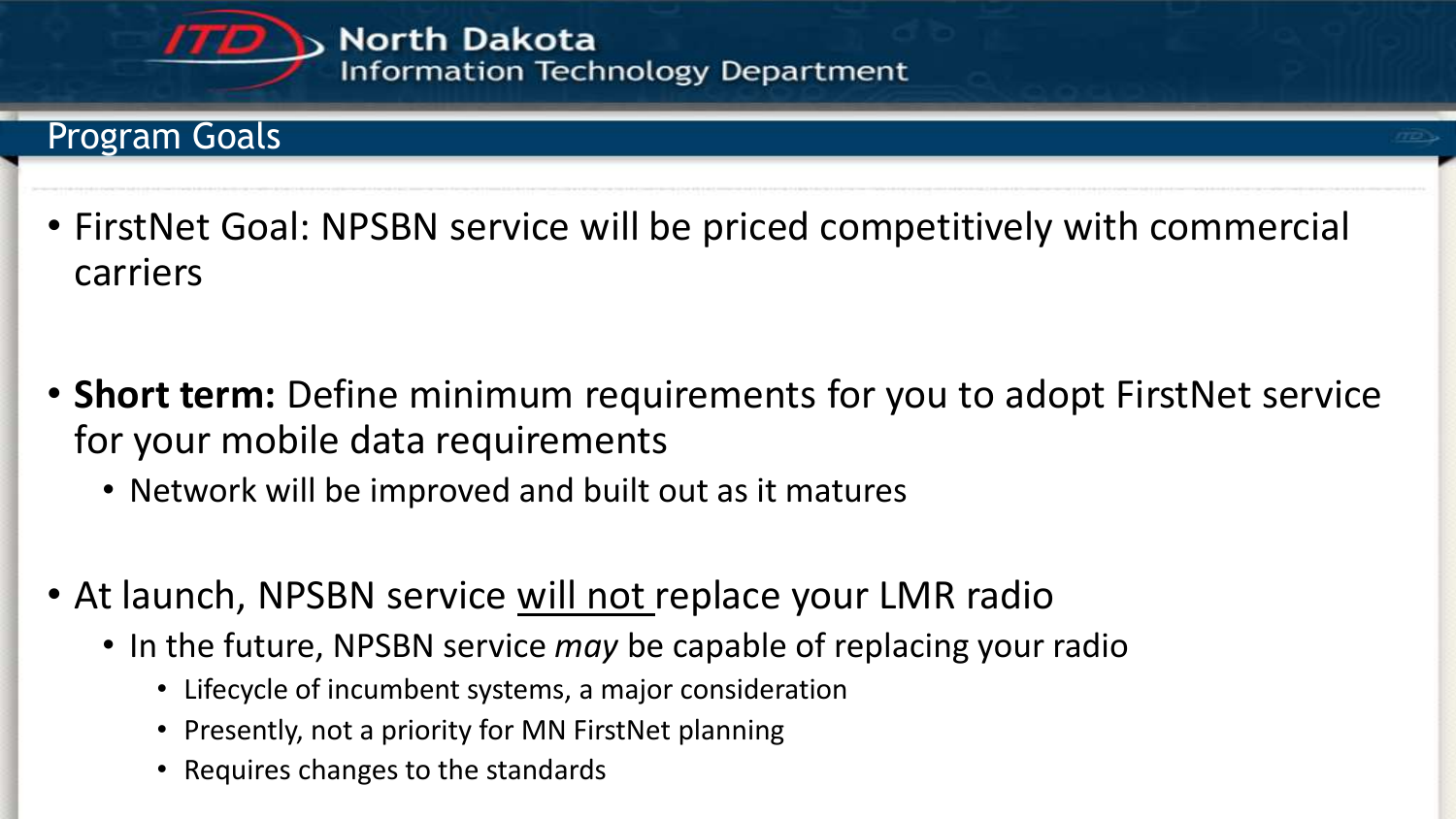

### Goal Today

**We will identify the level of coverage that would convince you to adopt the FirstNet service.** 

- Do you use cellular data service today through a major carrier? Which do you use? Would you define this as your minimum requirement for adoption?
- We are focusing on early, **launch window** requirements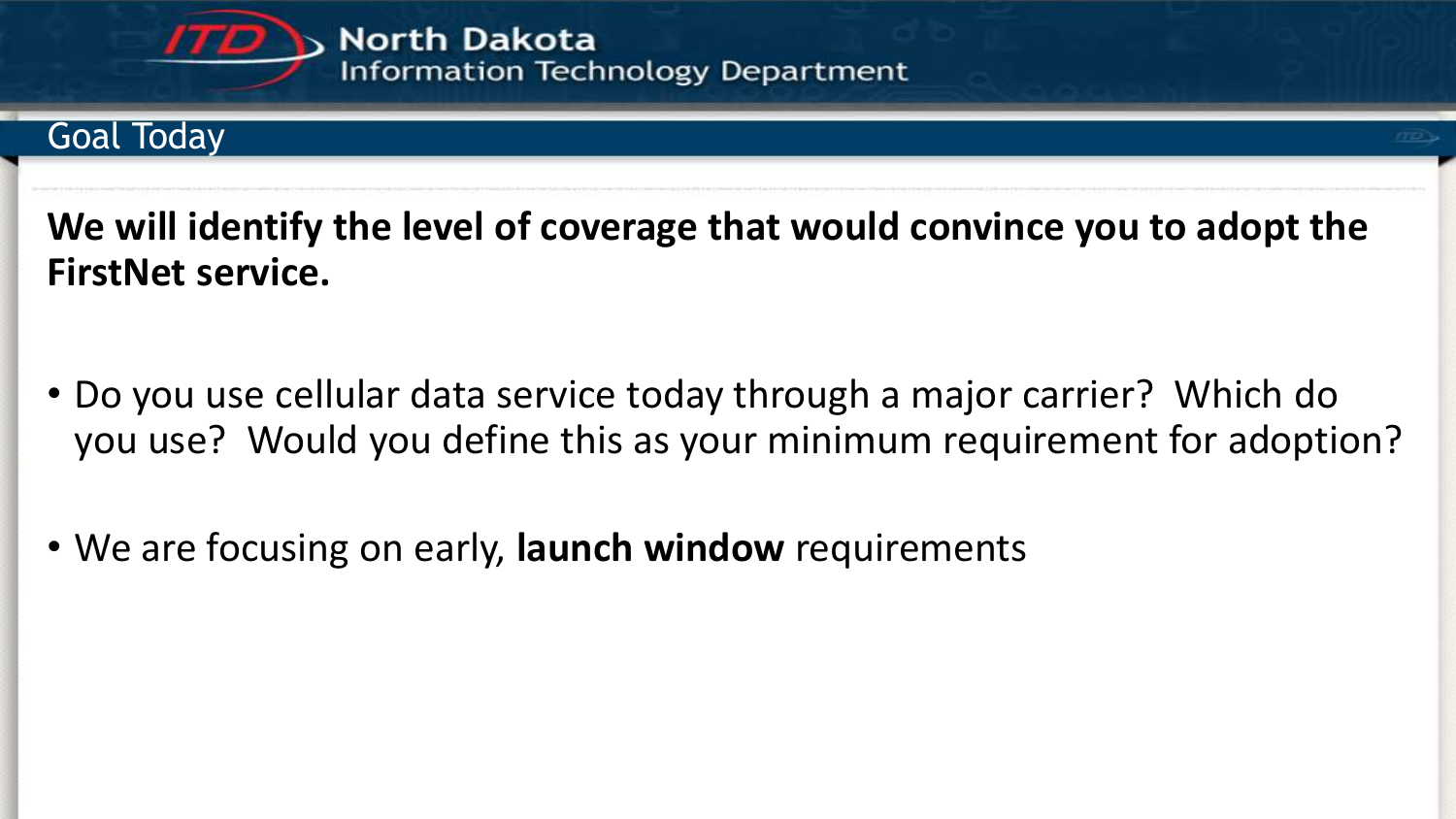

### Defining the MN-PSBN Service Types

# • **Critical Priority Service Area (Highest Priority)**

- Where you want FirstNet coverage **first** and where you need it **most** (public safety grade service)
- High-activity areas based on CAD data and other defined areas
- Points of interest (critical infrastructure, anchor institutions, etc.)

# • **Required Service Area "Need"**

- The minimal service area required to adopt the service
- At minimum: compare to existing cellular service

### • **Extended Service Area "Want"**

- Where commercial carriers do not cover, but where you need coverage
- Where deployable or satellite is not acceptable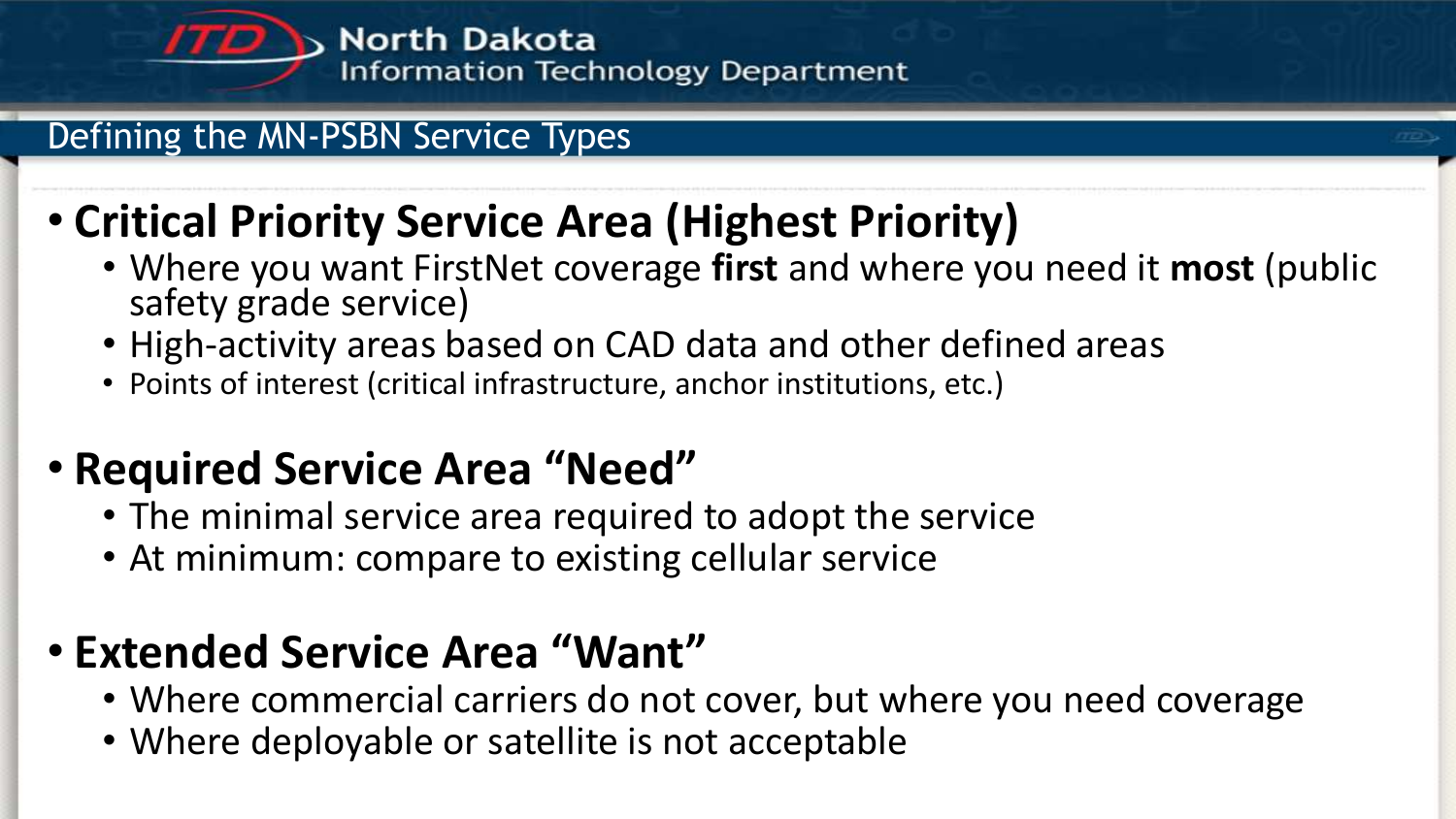### Why Coverage is Critical

# Types of Coverage

- Mobile: Vehicle based modem/router with external antenna
- Outdoor Portable: same as above with operation outside the vehicle
- In Vehicle Portable: handheld (smartphone/tablet), or PC based modem operated inside vehicle
- Indoor Portable: handheld (or equivalent) with additional losses incurred from walls/windows
	- The more walls, density of construction, the more signal is required





Number of Cell Sites Required Per Square Mile

It is critically important to understand the type of coverage required!

Stronger Signals Required

Slanals

Required

**Stronger**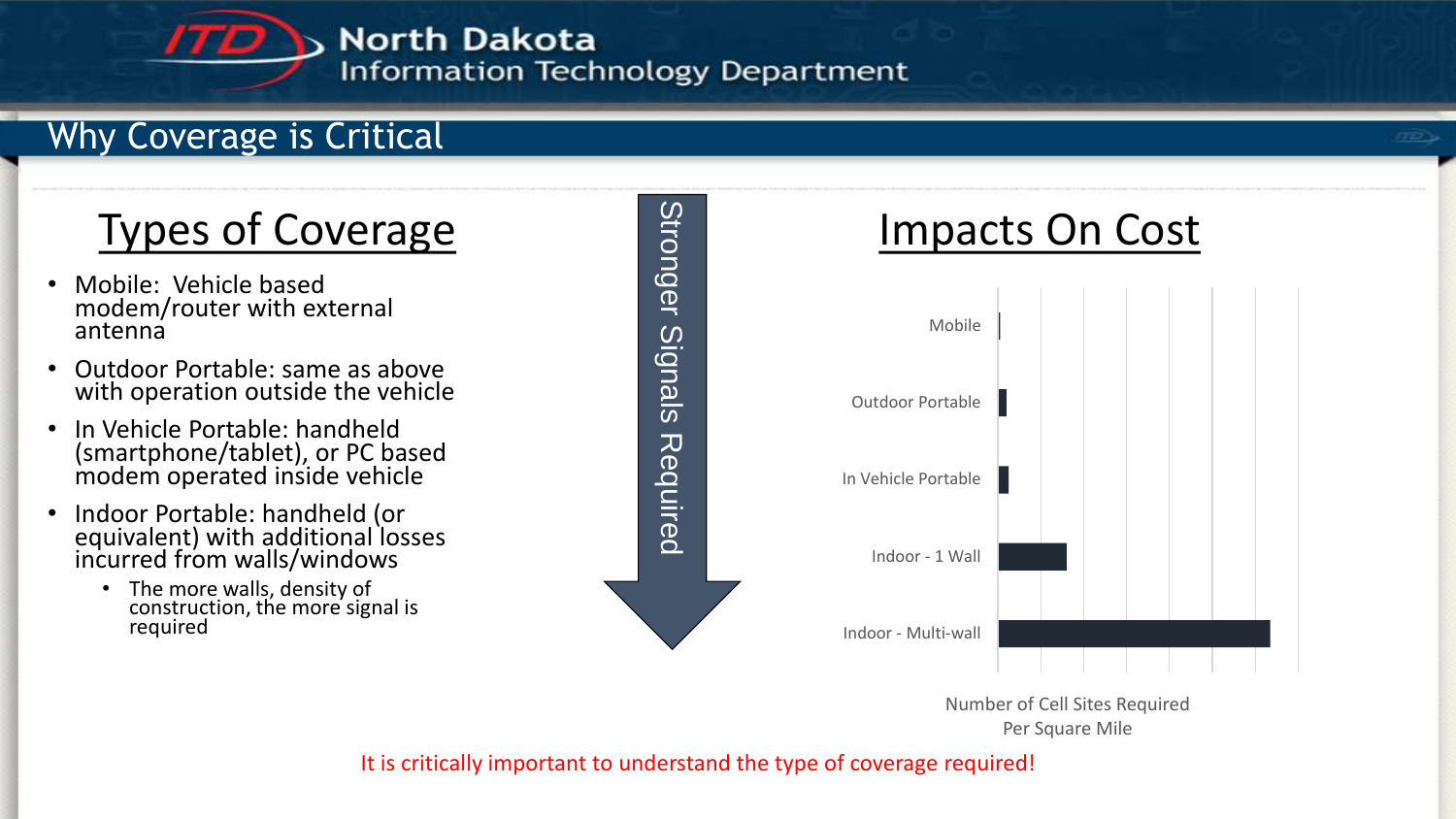

### Why Coverage is Critical



Stronger Signal Required = more sites, more \$\$\$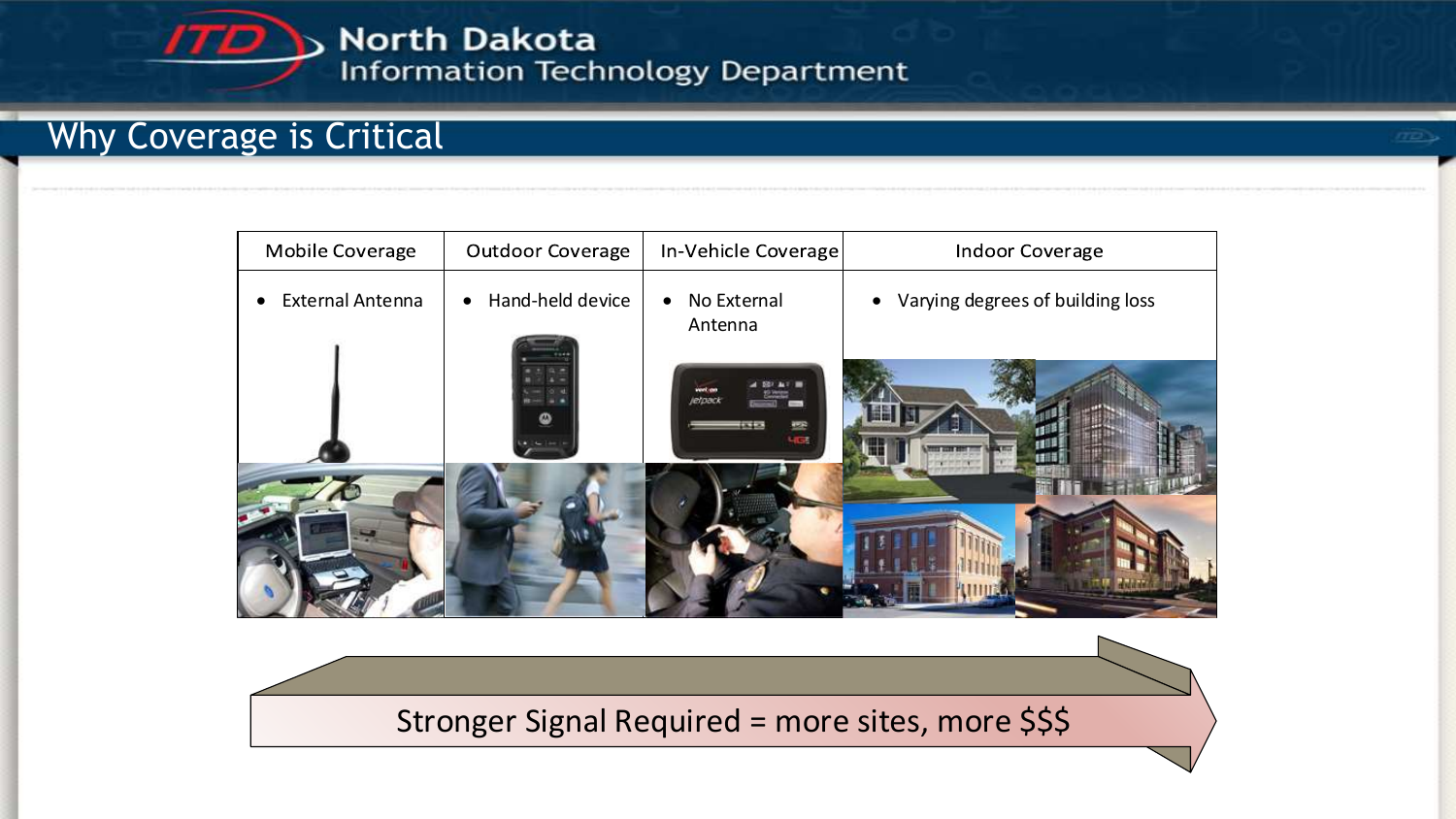

Coverage Assessment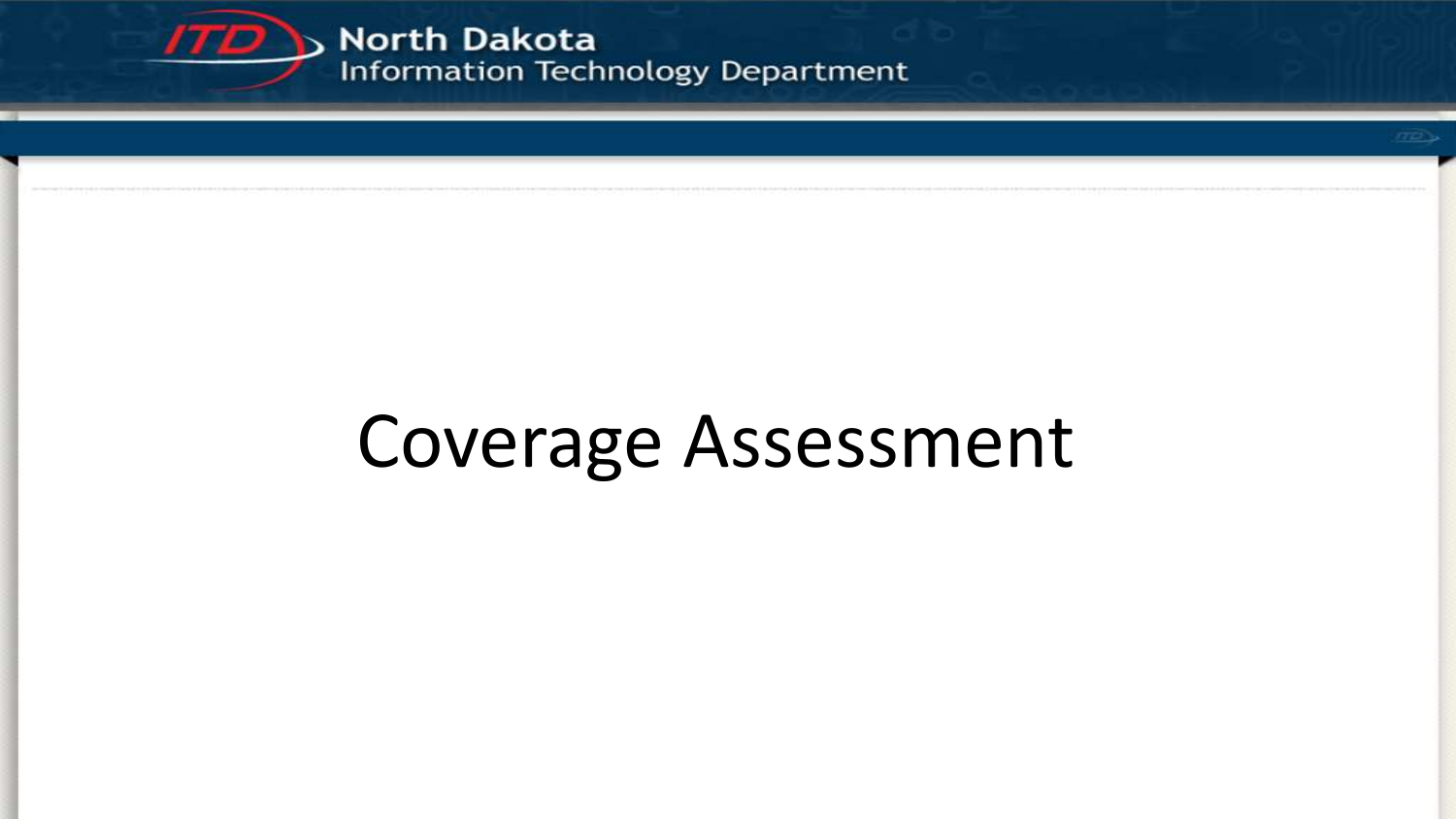

### Wireless Data Case Study

- *Consider a recent major incident:*
- **Describe the incident.**
- **Did wireless data play a major role at the incident?**
	- Describe the data system utilized at the incident.
	- $-$  If so, how?  $-$  If not, why not?
- Were your responders satisfied with their data service?
- How could the service have been improved to have resulted in a better outcome?
- Which kinds of information flow to and from the incident could have resulted in a better outcome?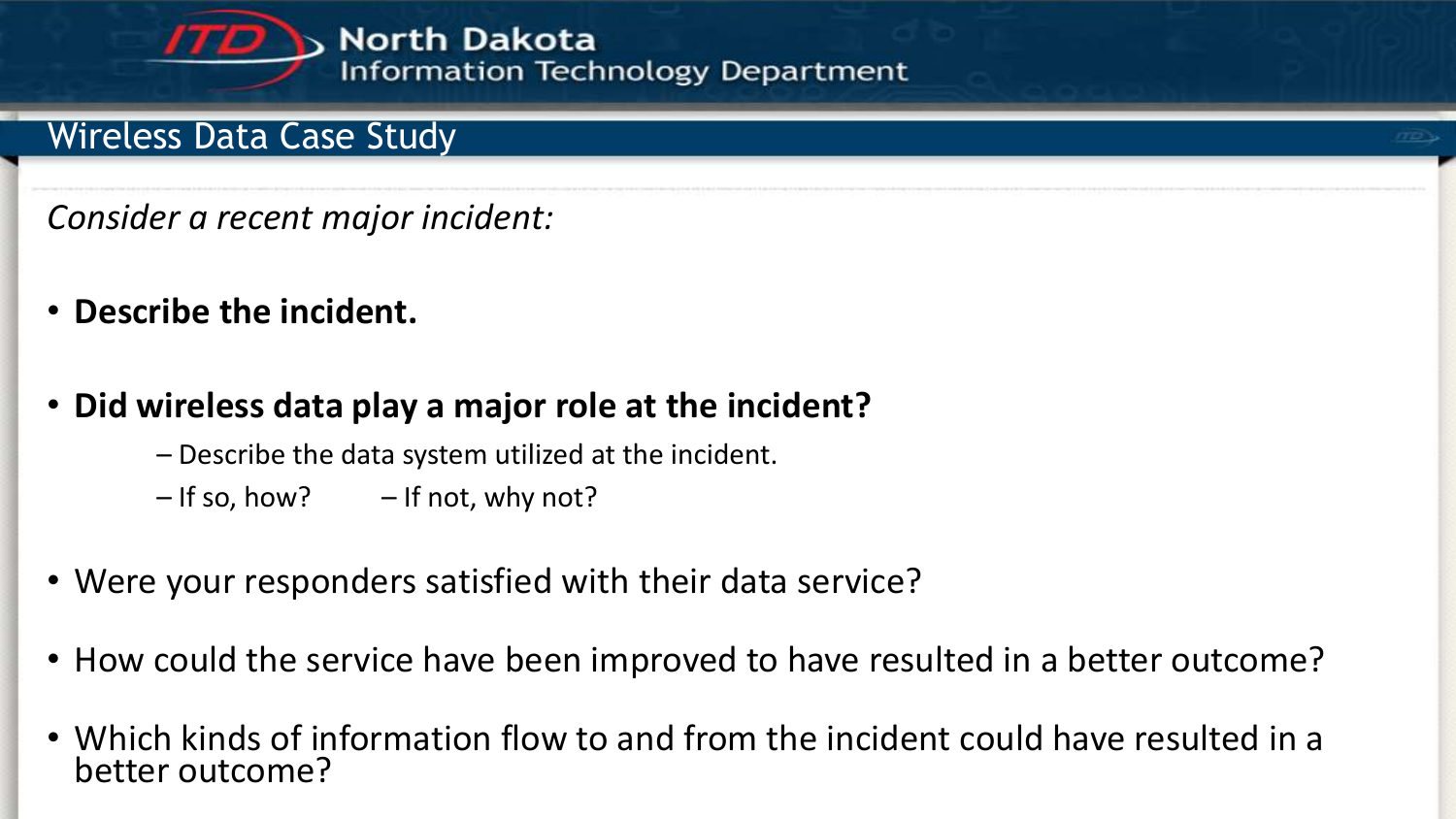

| Closeout |  |
|----------|--|
|          |  |
|          |  |